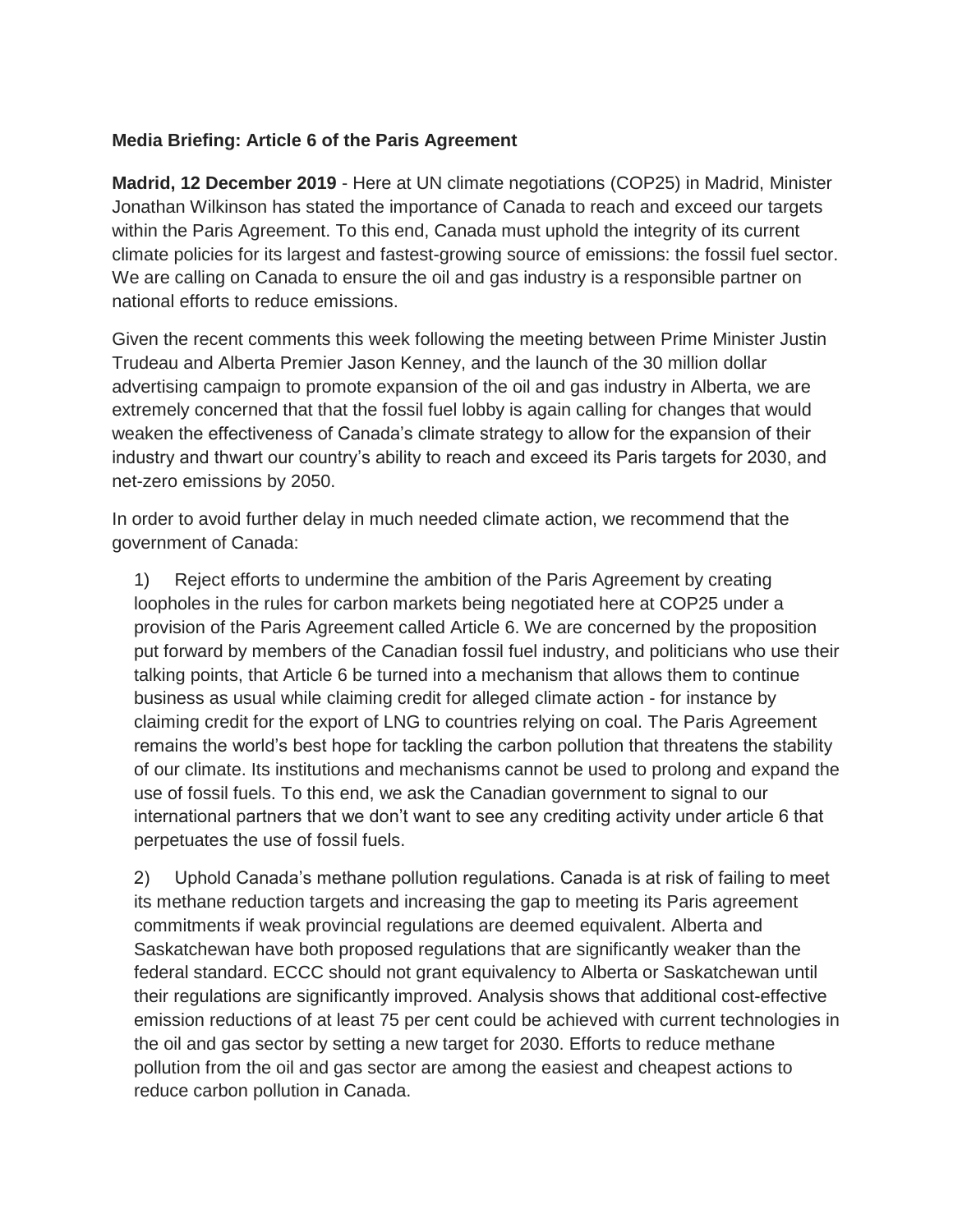3) Do not approve the Teck Frontier Mine. The greenhouse gas (GHG) emissions from Frontier Mine, in addition to significant emissions from currently operating and projects with approvals to date, are fundamentally inconsistent with the steps Alberta and Canada will need to take to meet Canada's 2030 and 2050 targets. If constructed, the Frontier mine would contribute 4 Mt CO2e per year, increasing to 6 CO2e per year when including upstream emissions from the production of fuels used on site and emissions due to land use changes related to the project. For perspective, all light duty vehicles in British Columbia emit 4 Mt/year. Over the lifetime of the project, its cumulative emissions are estimated to reach 151 Mt CO2e. The Teck mine would continue extracting oil until 2066, extending well past the 2050 deadline to be at net zero emissions.

Canada must move quickly to meet and exceed its Paris commitment and get on a path to reach net zero by 2050. Reducing GHG emissions from the oil and gas industry plays a critical role in supporting these goals.

# **BACKGROUND**

### **Why is Article 6 important for ensuring Canada's climate ambition:**

- There are two very different conversations happening around Article 6: On the one hand, conversations at COP25 in Madrid are about how to decide on rules for carbon trading that is mandated to increase the overall ambition of the Paris Agreement. On the other hand, conversations in Canada, where the fossil fuel industry, and politicians who use their talking points, are trying to turn Article 6 into a mechanism that allows them to continue expanding fossil fuel extraction while claiming credits for alleged climate action.
- Article 6 should not be used as a means to extend the life of oil and gas development. This means companies switching from coal to gas should not be granted credit as it locks in the use of natural gas, especially as more and more studies question whether gas really has a lower global warming footprint than coal when gas leaks from wells and pipelines are accounted for.<sup>1</sup>
- Exporting LNG with the intention of claiming a carbon credit (as suggested by the Canadain Association of Petroleum Producers and the Government of Alberta) is fraught with problems including fostering the expansion of oil and gas when it should be phased out, lack of certainty that the credit would be returned to Canada, and the fact that such a scheme would amount to yet another fossil fuel subsidy.
- Stringent Article 6 rules are needed to ensure that only activities that result in reducing overall emissions are counted towards a country's Paris commitment. In the absence of article 6 rules, Canada and/or provinces could develop weak carbon

<sup>&</sup>lt;sup>1</sup> See Howarth, Robert W., Renee Santoro, and Anthony Ingraffea. "Methane and the greenhouse-gas footprint of natural gas from shale formations." *Climatic Change* 106.4 (2011): 679 and Schwietzke, Stefan, et al. "Natural gas fugitive emissions rates constrained by global atmospheric methane and ethane." *Environmental science & technology* 48.14 (2014): 7714-7722.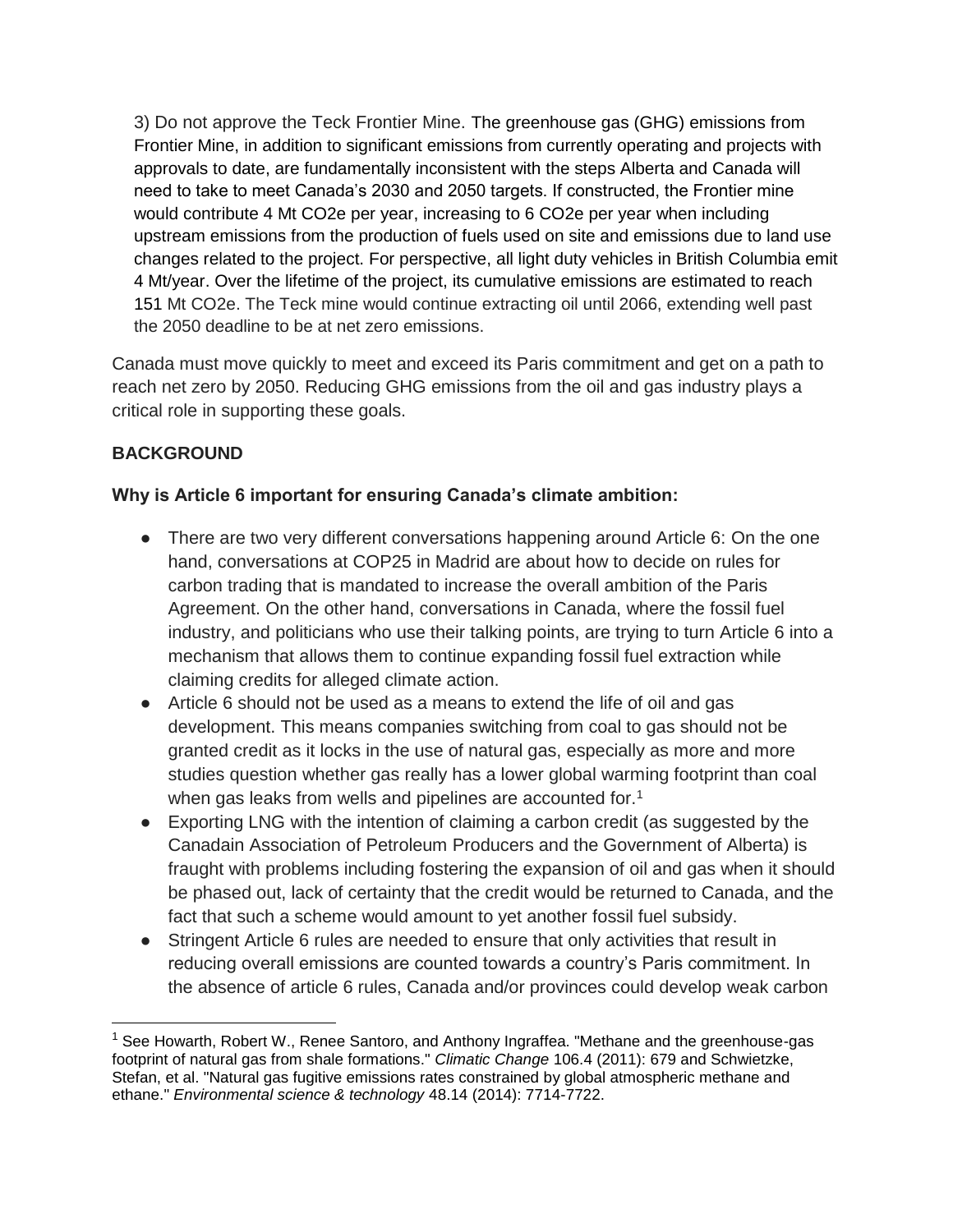trading systems and count them towards their emissions reductions targets , but emissions are not actually lowered.

#### **What is Article 6:**

Article 6 of the Paris Agreement is the section that permits countries to trade carbon credits (carbon trading) and count them towards their commitments to mitigate GHGs. This is the only piece of the Paris Rulebook that was not completed last year at COP24 in Katowice and is a priority issue to be resolved at COP25 in Madrid.

The trading of carbon credits allows one country (Country A) that has reduced carbon emissions to sell the reduction to another country (Country B). In selling the carbon credits, Country A does not count the reduction of emission but the Country B does. When designed well, such a scheme allows a country that is taking action on climate to receive funding that can be used for further emissions reductions. In this way, the most cost-effective mitigation activities can be pursued and thus deeper emissions cuts are possibly with the same amount of resources. Country A receives money and country B can report that they have reduced their emissions. This is often referred to as Internationally Traded Mitigation Outcomes (ITMOs).

There are several ways to game the carbon trading system. For example both Country A and B could count the credits against their commitments, resulting in "double counting." Or one Country B could purchase carbon credits that do not reflect real emissions reductions in country A but are counted towards B's commitment, resulting in an overall increase in emissions globally.

The overarching concern with article 6 discussions is whether the mechanism will help or hurt the planet and people. A well designed article 6 can help countries be more ambitious and thus reach the 1.5°C objective, while poorly designed, article 6 can fatally hurt the world's chances to get to that point. Likewise, depending on the outcome of the negotiations at COP25, article 6 has the potential to help people by contributing to sustainable development, but could also really hurt people if it doesn't include strong safeguards to protect them.

- Relevant components:
	- Article 6.2: provides an accounting framework for international cooperation, such as linking the emissions-trading schemes of two or more countries. This is relevant to Canada because Quebec uses a carbon trading system with California known as a cap and trade system and the rules for article 6.2 will outline how Canada can count those credits towards the NDC. 6.2 will also allow for the international transfer of other carbon credits between countries, otherwise known as Internationally Traded Mitigation Outcomes (ITMOs).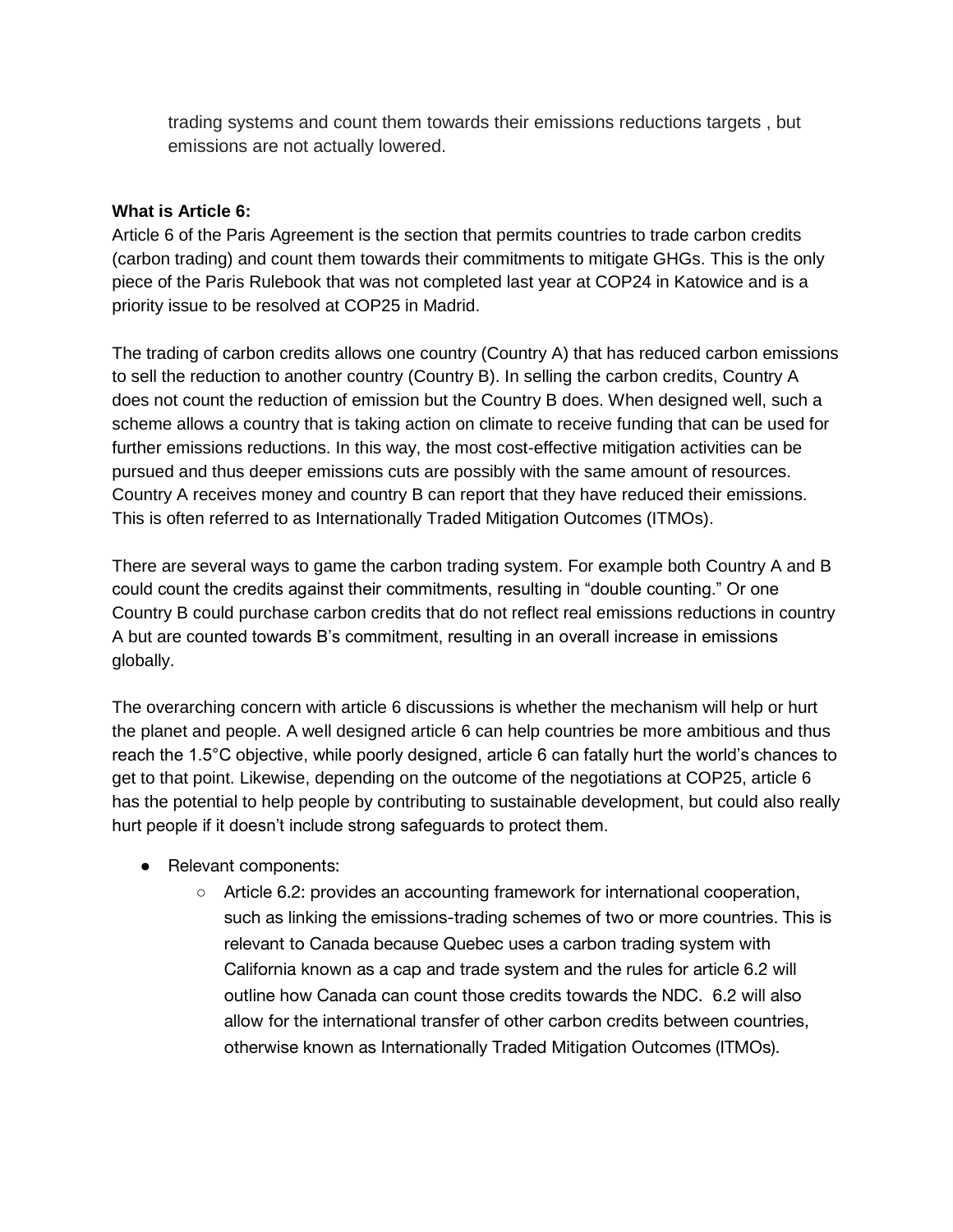- Article 6.4: establishes a central UN mechanism to trade credits from emissions reductions generated through specific measures; otherwise known as the Sustainable Development Mechanism (SDM).
- Article 6.8 establishes a work program for non-market approaches, such as applying taxes to discourage emissions.

#### Article 6: Robustness and Ambition

- Poorly designed carbon trading rules risk undermining the Paris Agreement so substantially as to place the Agreements' temperature limitation objectives firmly out of reach. There are several specific areas where such weakening can occur:
	- *Kyoto Unit carry over (6.2):* Under the Kyoto Protocol (predecessor to the Paris Agreement) a carbon trading mechanism known as the Clean Development Mechanism (CDM) was developed. This system was severely flawed and allowed countries to shift emissions around but failed to result in an overall reduction of global emissions, thereby failing to meet the main purpose of allowing for carbon trading. Additionally, many projects under the CDM generated CDM credits that did not actually reflect emissions reductions. If used, such credits lead to an overall *increase* in global emissions. Some countries, namely Brazil, want to bring these poor carbon credits in the Paris Agreement. Further, under the Kyoto Protocol, developed countries were issued another type of emissions units that corresponded to their target emissions levels, this to enable trading among them. Countries such as Russia, Ukraine, and Australia set weak target for themselves, resulting in the issuance of excessive amounts of such units, so called "hot air" units. These countries are also interested in bringing these units over to the Paris regime The scale of the problem is massive, with total volume estimated to be around  $18-20$  GtCO<sub>2</sub>eq for both types of Kyoto units. For scale, according to UNFCCC analysis, the mitigation impact of the current NDCs in 2030 relative to the reference case is  $7 \text{ GtCO}_2$ eq<sup>2</sup>.

### *Canada should continue resisting these parties' efforts; the Paris Agreement does not mention that such carry over should be permitted.*

○ *Article 6 should be used to increase ambition (6.2 and 6.4):* In order for the Paris Agreement's carbon trading regime to move beyond a regime that, in the best case, merely shifts emissions reductions around the world (like the Kyoto Protocol's CDM), the Paris Agreement mandates the new mechanisms to provide an "overall mitigation of global emissions" (OMGE), i.e. to go beyond offsetting. If

<sup>2</sup> UNFCCC (2016) *Aggregate Effect of the Intended Nationally Determined Contributions: An Update. Synthesis Report by the Secretariat.* Bonn; United Nations Framework Convention on Climate Change. http://unfccc.int/resource/docs/2016/cop22/eng/02.pdf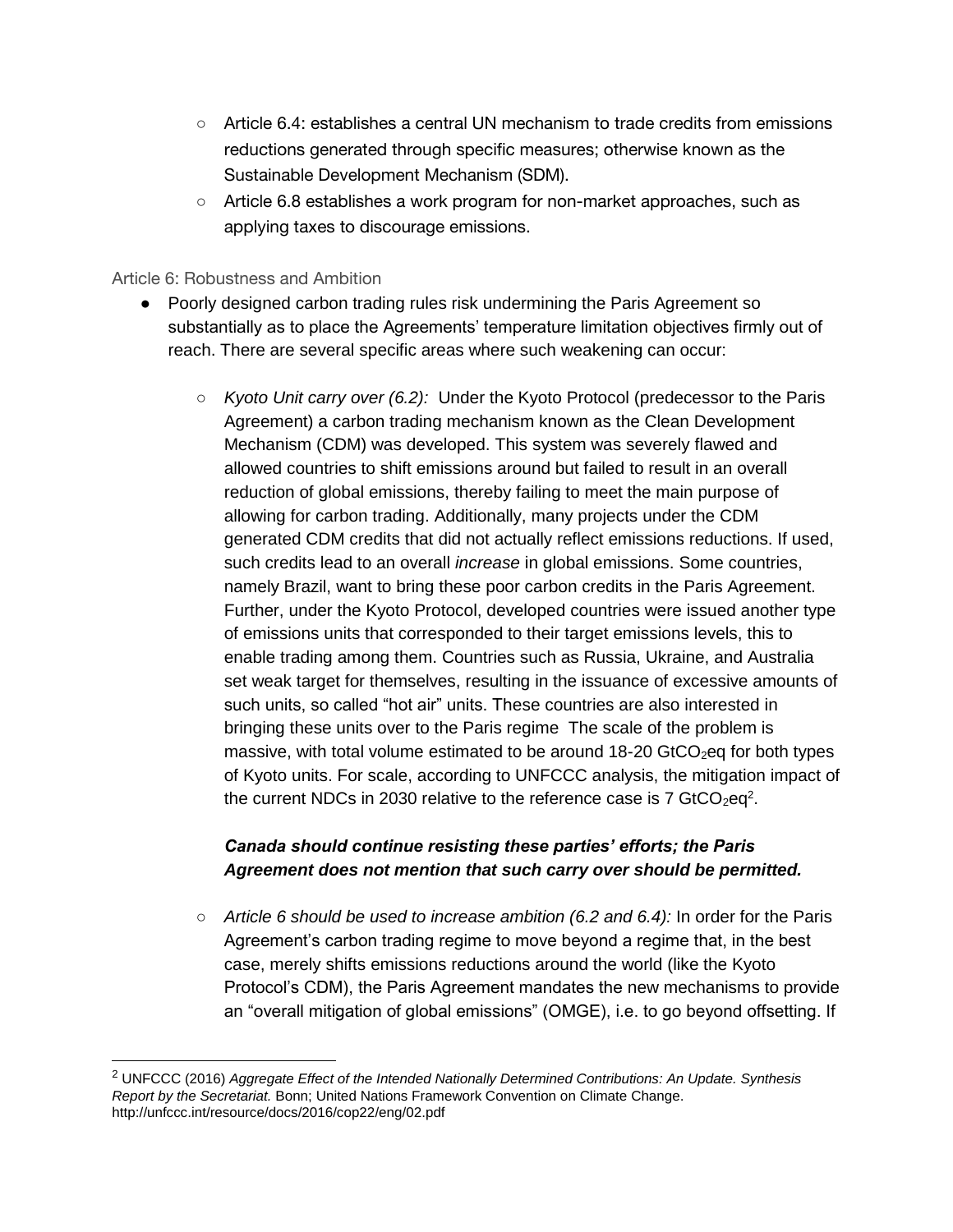done right, this would represent a contribution by the carbon trading mechanism to increase the overall mitigation ambition of the Paris Agreement. Climate Action Network supports OMGE via automatic cancellation of a certain fraction of credits, ideally 50%.<sup>3</sup>

### *Canada should promote strong OMGE via automatic cancellation of credits, with the ideal level of cancellation at 50%, to be applied to both 6.2 and 6.4.*

○ *Corresponding adjustments and avoidance of double counting:* In order to protect the environmental integrity of the Paris Agreement, it is crucial for the carbon trading rules to ensure the avoidance of all forms of double-counting (including double claiming, issuance and use) by ensuring a publicly accessible common accounting system for all international transfers is established and used, covering transfers inside and outside of the UNFCCC mechanism. Double counting must be avoided with all types of targets, including voluntary programs (e.g. pursued by business initiatives, cities, and such) and those set out under the Carbon Offsetting and Reduction Scheme for International Aviation (CORSIA). Parties should, therefore, track all units, and apply corresponding adjustments. I.e. if one country makes an adjustment to count a traded unit toward their commitment, the other country must make an adjustment of the same size (ie. corresponding) that precludes the unit to be counted towards its own commitment . If the article 6 rules allow for the issuance of credits from activities outside the scope of a host country's NDC (for example, if a country's NDC doesn't cover emissions from certain economic sectors, such as agriculture or forestry), a corresponding adjustment must be applied also for the transfer of those units.

### *Canada should reject wording that permits double counting to be part of Article 6 and insist on provisions that ensure corresponding adjustments.*

○ *Conservative baselines and single-year targets:* Issuance of credits under the carbon trading mechanism often rely on counterfactual baselines as reference level (e.g. where a hypothetical plan to build a heavily polluting coal fired power plant is compared against building a solar farm instead). In order to avoid issuing credits that do not represent actual emissions reductions (and thus cause an increase in global emissions when traded, commonly referred to as"hot air"), baseline setting must follow conservative methodologies that set baselines below "business-as-usual" (BAU) projections , or below NDC target levels in the case of NDCs that include hot air reductions (i.e. where countries set NDC target levels

 $\overline{a}$ 

<sup>3</sup> Research shows that under most circumstances, cancellation rates of up to 50% not only lead to substantial atmospheric benefits, but have a positive impact on the economic benefits of the projects for the project hosts with only small additional costs for the credit users. See: Schneider, L., C. Warnecke, T. Day and A. Kachi (2019) *Operationalising an 'Overall Mitigation in Global Emissions' Under Article 6 of the Paris Agreement.* Berlin, Cologne: New Climate Institute. https://newclimate.org/wp-content/uploads/2018/11/Operationalising-OMGE-in-Article6.pdf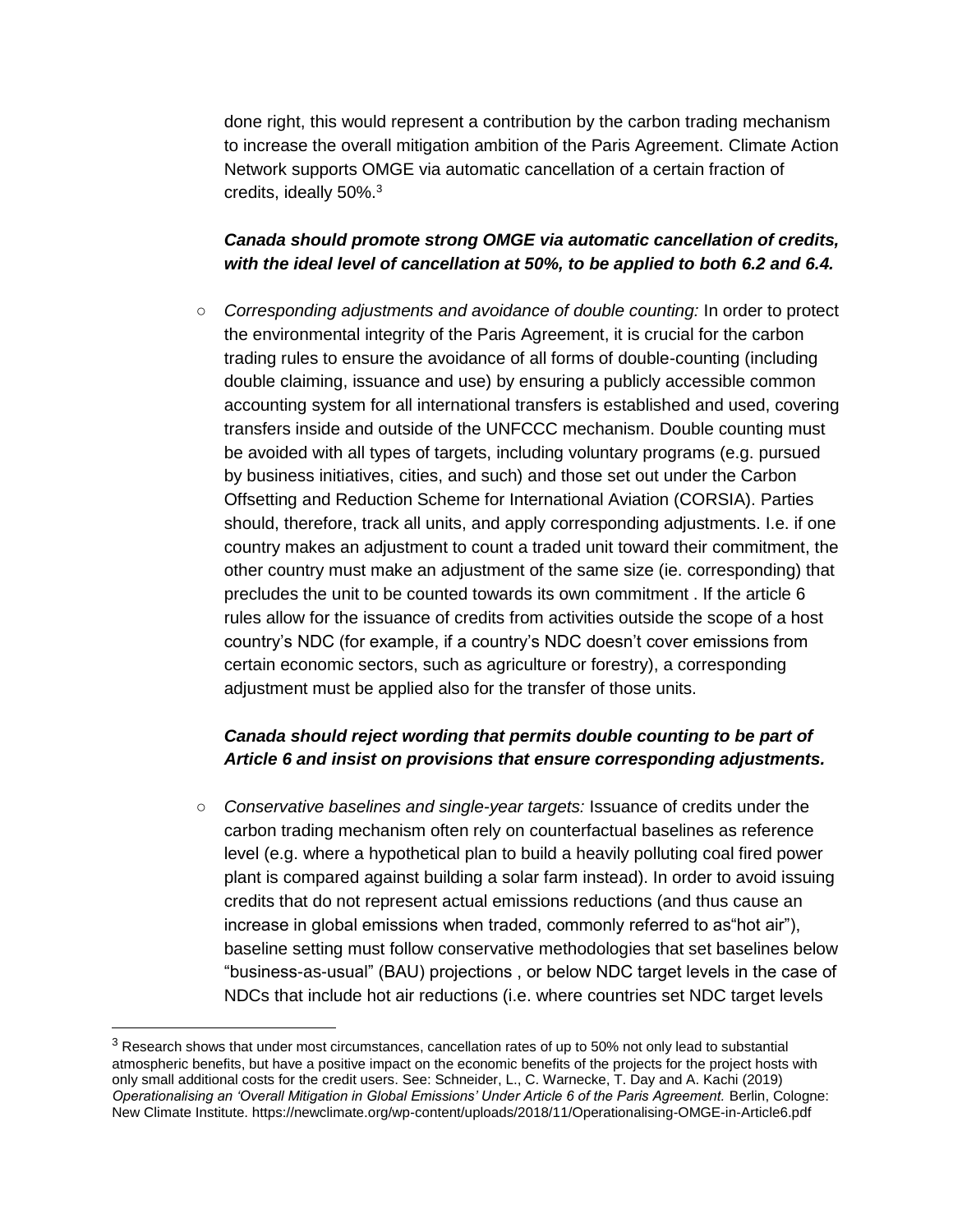that are so weak that they can be achieved without any actual emissions reductions effort, or, in the worst case, are set even higher than the BAU projection). Similarly, many NDCs are expressed as single year targets (e.g. for 2030) which represents methodological issues for crediting activities in years other than the target year, calling for strong conservative approaches to crediting in such cases.

# *Canada should advocate for baselines that use conservative methodologies to set baselines below BAU, or below NDC target levels in the case of NDCs that include hot air reductions.*

○ *No Fossil Fuels Under 6.4*: While many decisions with regards to the functioning of the article 6.4 mechanism will be decided by the future supervisory body for the mechanism, it is not too early to articulate views on some of the principles for the mechanism that the supervisory body should implement. Specifically, it is Climate Action Network's view that it is more than inappropriate, and sends exactly the wrong signal, if the article 6.4 mechanism were to be used for activities that are clearly in contradiction to the objectives of the Paris Agreement. For example, the article 6.4 mechanism should not credit activities that perpetuate the fossil fuel economy (e.g. replacing a heavily polluting coal plant with less polluting coal plant, instead of replacing it with non-emitting generation), activities that are not supported by local communities or exhibit a clear lack of additionality or sustainable development benefit, etc.

# *Canada should support at COP25 and in public statements, the adoption of project type restrictions (e.g. relating to fossil fuels), to be considered by the Supervisory Body under article 6.4.*

Article 6: Human Rights and Indigenous rights

• The experience with carbon trading under the Kyoto Protocol includes offset projects that caused the violation of human rights and the Rights of Indigenous Peoples and local communities. To avoid a repetition of these experiences under the Paris Agreement mechanism, explicit safeguards must be agreed for both human rights and the Rights of Indigenous Peoples.

*Canada has been a champion on this issue at COP25 and should continue to promote the inclusion of safeguards for human rights and the rights of Indigenous Peoples under the operative rules for the article 6.4 mechanism.*

Article 6: Funding Adaptation through Carbon Trading